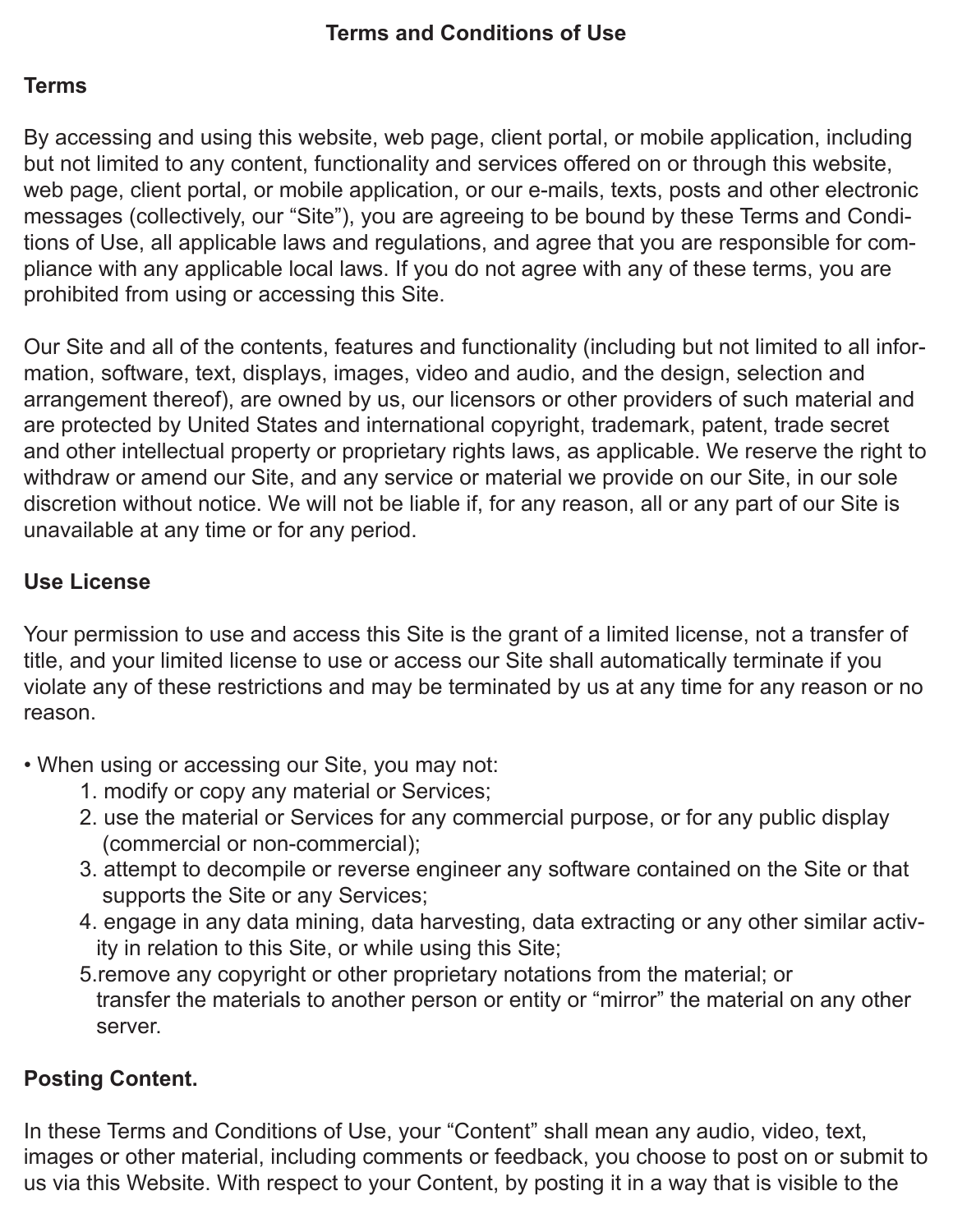public, you grant us a non-exclusive, worldwide, irrevocable, royalty-free, sublicensable license to use, reproduce, adapt, publish, translate and distribute it on our Site and in any and all media. Your Content must be your own and must not be infringing on any third party's rights or violate any of the restrictions in the subsection below. We reserve the right to remove any of your Content from our Site at any time, and for any reason, without notice.

• Without limiting the foregoing, you agree not to use, or permit to be used, any messaging capabilities or any Services on our Site that permit text entry or the uploading or posting of audio, video or images to post, transmit or disseminate any:

- 1. unsolicited material to persons or entities that have not agreed to receive such mate rial or to whom you do not otherwise have a legal right to send such material;
- 2. material that infringes or violates any third party's intellectual property rights, rights of publicity, privacy, or confidentiality, or the rights or legal obligations of any wireless service provider or any of its customers or subscribers attempt to decompile or reverse engineer any software contained on the Site or that supports the Site or any Services;
- 3. material or data that is illegal, or material or data that is harassing, coercive, libelous, defamatory, abusive, threatening, obscene, or otherwise objectionable, materials that are harmful to minors or excessive in quantity, or materials the transmission of which could diminish or harm the reputation of us and/or our third- party service providers; material or data that is related to illegal drugs (e.g., marijuana, cocaine) or to pharma ceuticals, material that contains any viruses, Trojan horses, worms, time bombs, can celbots, or other computer programming routines that are intended to damage, detri mentally interfere with, surreptitiously intercept or expropriate any system, data, or personal information or contains any signal or impulse that could cause electrical, magnetic, optical, or other technical harm to our equipment or facilities and/or those of any third party; or material or information that is false or misleading, or likely to mislead or deceive.

• Your permission to use and access this Site is the grant of a limited license, not a transfer of title, and your limited license to use or access our Site shall automatically terminate if you violate any of these restrictions and may be terminated by us at any time for any reason or no reason.

# **Disclaimer**

You understand that we cannot and do not guarantee or warrant that files available for downloading from the internet or our Site will be free of viruses or other destructive code. You are responsible for implementing sufficient procedures and checkpoints to satisfy your particular requirements for anti-virus protection and accuracy of data input and output, and for maintaining a means external to our site for any reconstruction of any lost data. WE WILL NOT BE LIABLE FOR ANY LOSS OR DAMAGE CAUSED BY A DISTRIBUTED DENIAL-OF-SERVICE ATTACK, VIRUSES OR OTHER TECHNOLOGICALLY HARMFUL MATERIAL THAT MAY INFECT YOUR COMPUTER EQUIPMENT, COMPUTER PROGRAMS, DATA OR OTHER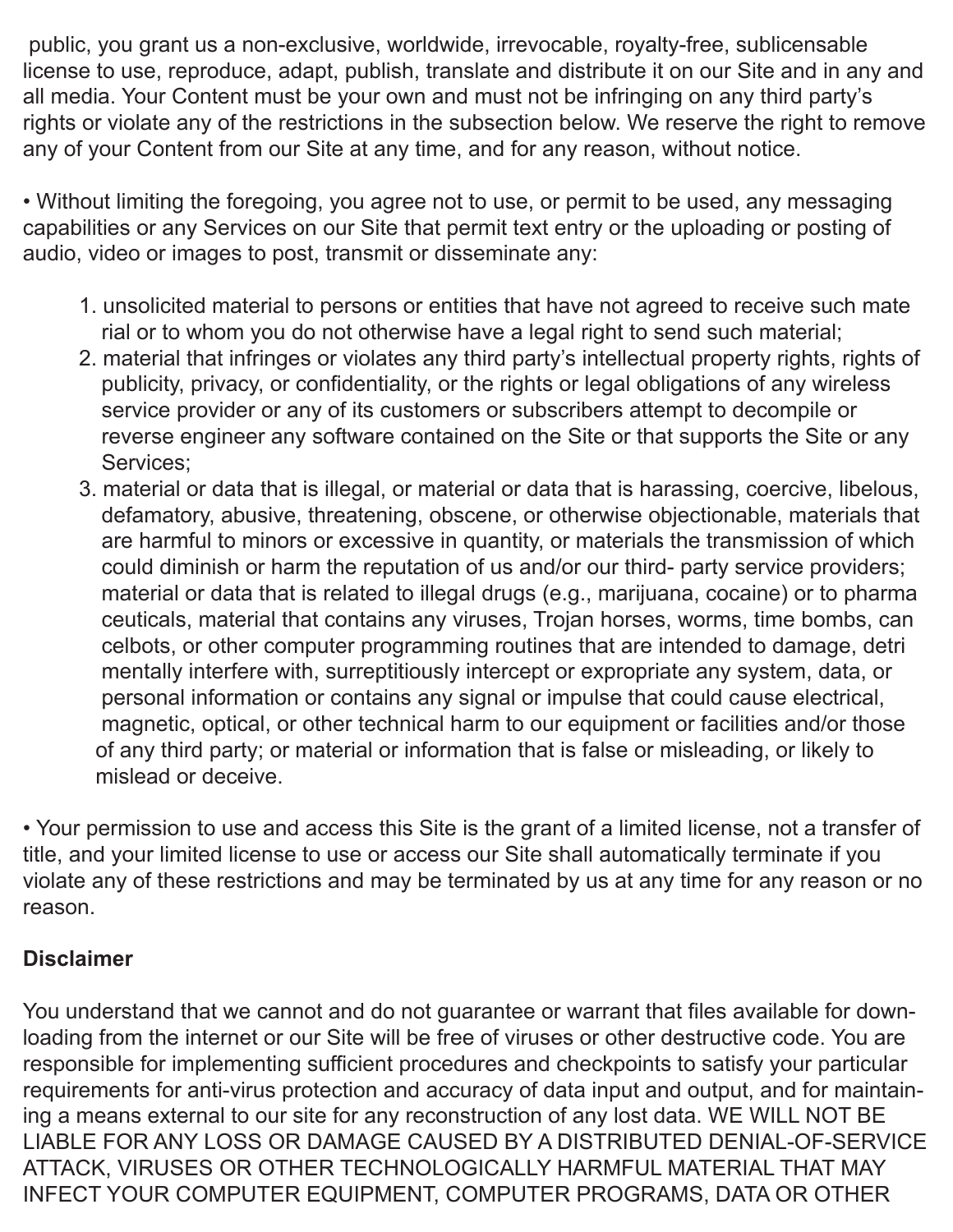PROPRIETARY MATERIAL DUE TO YOUR USE OF OUR SITE OR ANY SERVICES OR ITEMS OBTAINED THROUGH OUR SITE OR TO YOUR DOWNLOADING OF ANY MATERI-AL POSTED ON IT, OR ON ANY WEBSITE LINKED TO OR FROM IT. THE MATERIALS ON THE SITE ARE PROVIDED ON AN "AS IS" AND "AS AVAILABLE" BASIS. WE MAKES NO WARRANTIES, EXPRESSED OR IMPLIED, AND HEREBY DISCLAIMS AND NEGATES ALL OTHER WARRANTIES, INCLUDING WITHOUT LIMITATION, IMPLIED WARRANTIES OR CONDITIONS OF MERCHANTABILITY, FITNESS FOR A PARTICULAR PURPOSE, OR NON-INFRINGEMENT OF INTELLECTUAL PROPERTY OR OTHER VIOLATION OF RIGHTS. FURTHER, WE DO NOT WARRANT OR MAKE ANY REPRESENTATIONS CON-CERNING THE ACCURACY, LIKELY RESULTS, OR RELIABILITY OF THE USE OF THE MATERIALS ON SITE OR OTHERWISE RELATING TO SUCH MATERIALS OR ON ANY SITE LINKED TO THE SITE.

# **Limitation of Liability**

IN NO EVENT WILL WE, OUR AFFILIATES OR OUR OR THEIR LICENSORS, SERVICE PROVIDERS, AGENTS, EMPLOYEES, OFFICERS OR DIRECTORS BE LIABLE FOR DAM-AGES OF ANY KIND, UNDER ANY LEGAL THEORY, ARISING OUT OF OR IN CONNEC-TION WITH YOUR USE, OR INABILITY TO USE, OUR SITE, ANY WEBSITES LINKED TO OR FROM IT, ANY CONTENT ON OUR SITE OR ON SUCH OTHER WEBSITES, OR ANY SERVICES OR ITEMS OBTAINED THROUGH OUR SITE OR SUCH OTHER WEBSITES, INCLUDING ANY DIRECT, INDIRECT, SPECIAL, INCIDENTAL, CONSEQUENTIAL OR PU-NITIVE DAMAGES, INCLUDING BUT NOT LIMITED TO, PERSONAL INJURY, PAIN AND SUFFERING, EMOTIONAL DISTRESS, LOSS OF REVENUE, LOSS OF PROFITS, LOSS OF BUSINESS OR ANTICIPATED SAVINGS, LOSS OF USE, LOSS OF GOODWILL, LOSS OF DATA, AND WHETHER CAUSED BY TORT (INCLUDING NEGLIGENCE), BREACH OF CONTRACT OR OTHERWISE, EVEN IF FORESEEABLE. THE FOREGOING DOES NOT AFFECT ANY LIABILITY WHICH CANNOT BE EXCLUDED OR LIMITED UNDER APPLICA-BLE LAW.

# **Indemnification**

You agree to defend, indemnify and hold harmless us, our affiliates, licensors and service providers, and our and their respective officers, directors, employees, contractors, agents, licensors, suppliers, successors and assigns from and against any claims, liabilities, damages, judgments, awards, losses, costs, expenses or fees (including reasonable attorneys' fees) arising out of or relating to your violation of these Terms and Conditions of Use and your use of our Site, including, but not limited to, any use of our Site's content, services and products other than as expressly authorized in these Terms and Conditions of Use or your use of any information obtained from our Site.

# **Revisions and Errata**

The materials appearing on our Site could include technical, typographical, or photographic errors. We do not warrant that any of the materials on the Site are accurate, complete, or current. We may make changes to the materials contained on the Site at any time without notice. We do not, however, make any commitment to update the materials.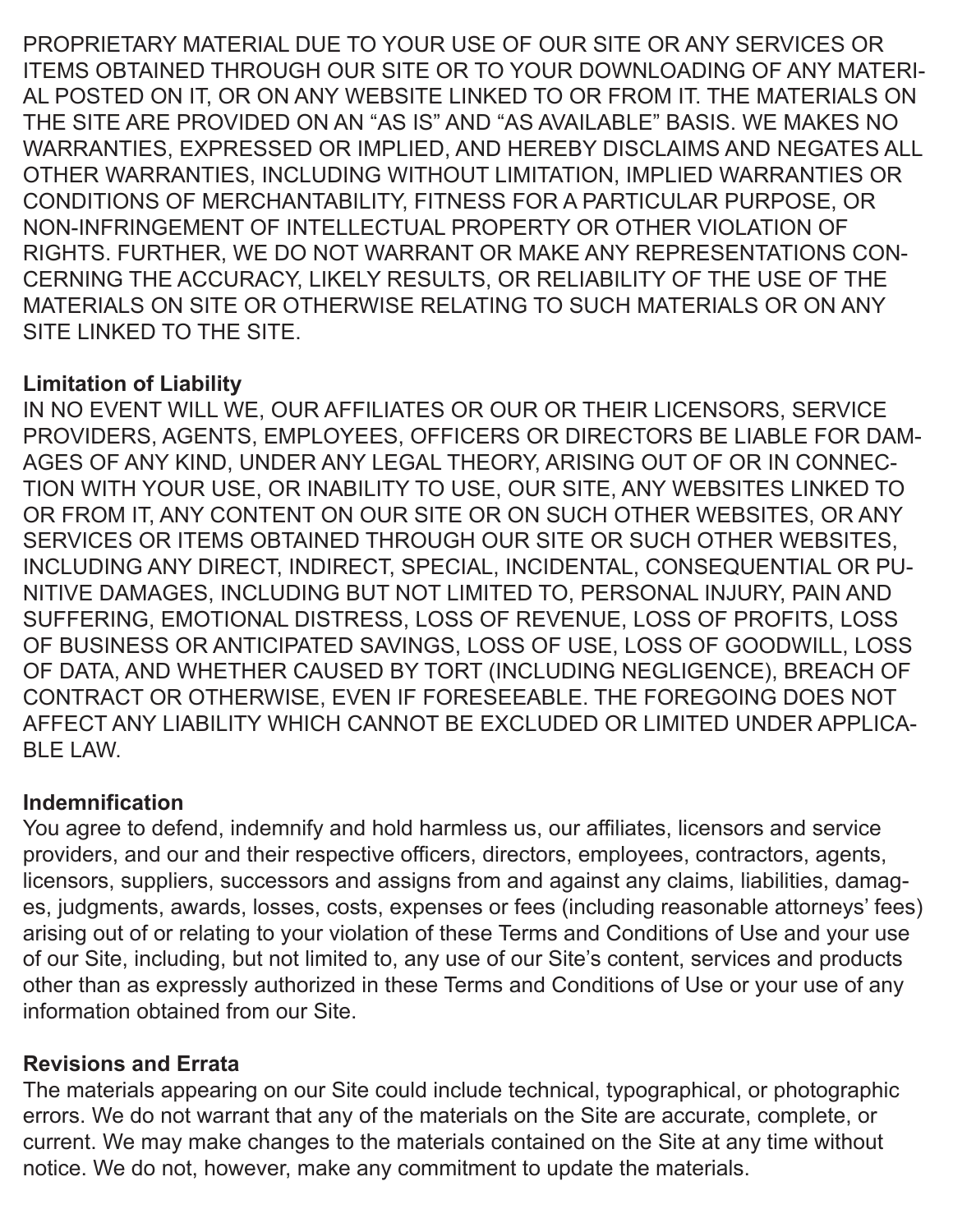# **Links**

We have not reviewed all of the third-party websites linked to by the Site and are not responsible for the contents of any such linked site. The inclusion of any link does not imply endorsement by us of the third-party website. Navigation to and use of any such linked website is at the user's own risk.

### **Site Terms of Use Modifications**

We may revise these Terms and Conditions of Use for the Site at any time without notice. By accessing or using the Site, you are agreeing to be bound by the then current version of these Terms and Conditions of Use.

### **Governing Law**

Any claim relating to the Site shall be governed by the laws of the State in which we are headquartered without regard to its conflict of law provisions.

#### **Entire Agreement**

These Terms and Conditions of Use, our Privacy Policy and any other document we deem relevant constitute the sole and entire agreement between you and us with respect to our Site and supersede all prior and contemporaneous understandings, agreements, representations and warranties, both written and oral, with respect to our Site

Our Mobile Messaging Service is provided by Ascend by Wix.com and is subject to the following terms and conditions.

# **Mobile Messaging Terms & Conditions**

Gregory Em Graphics & Design ("We," "Us," "Our") is offering a mobile messaging program (the "Program"), subject to these Mobile Messaging Terms and Conditions (the "Terms"). If you do not wish to continue participating in the program or no longer agree to these Terms, you can reply "STOP" to any mobile message from Us in order to opt out of the Program.

**User Opt In**: The Program allows users to receive SMS/MMS mobile messages by users affirmatively opting into the Program. Regardless of the opt-in method you utilized to join the Program, you agree that these Terms apply to your participation in the Program. The mobile messaging service used by Us to communicate with you requires human intervention for Our mobile messages to be initiated, and thus Our mobile messages are not sent to you by an automatic telephone dialing system ("ATDS" or "autodialer"). Nevertheless, by participating in the Program, you agree to receive autodialed marketing mobile messages and you understand that consent is not required to make any purchase from Us.

**Program Description**: Without limiting the scope of the Program, users that opt into the Program can expect to receive messages from Our customers, for alerts, coupons, specials, and promotions.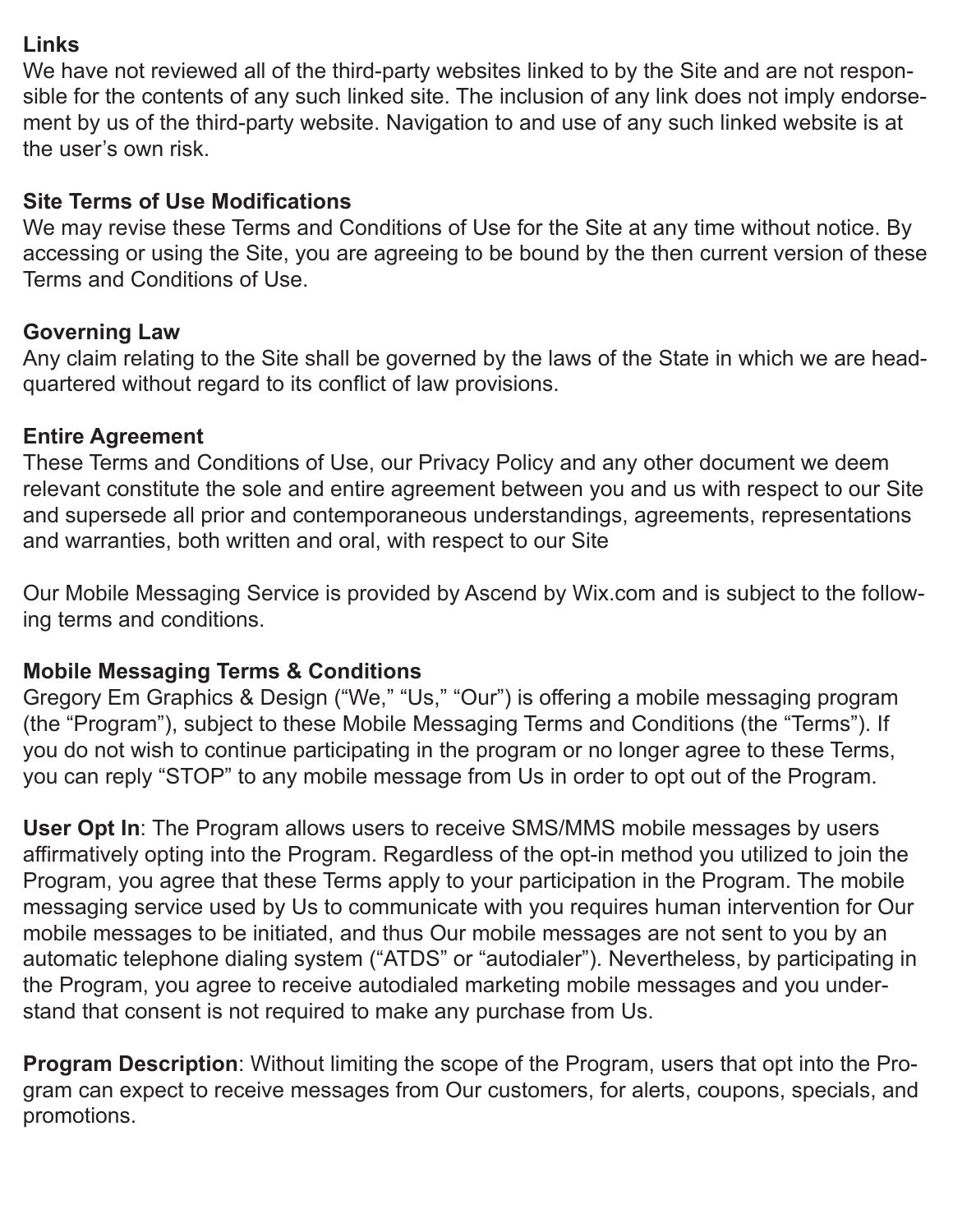**Cost and Frequency:** Message and data rates may apply. The Program involves recurring mobile messages, and additional mobile messages may be sent based on your interaction with Us.

**Contact Information:** For support text or call 616-987-0435 or email us at design@gregoryem.com

**MMS Disclosure:** The Program will send SMS MTs if your mobile device does not support MMS messaging.

**Disclaimer:** The Program is offered on an "as is" basis. We will not be liable for any delays or failures in the receipt of any mobile messages connected with this Program. Delivery of mobile messages is subject to effective transmission from your wireless service provider/network operator, and is outside of Our control. Your wireless service provider/network operator is not liable for delayed or undelivered mobile messages. Your participation in the Program is at your sole discretion and risk, and if you are dissatisfied with the Program, message content, or these Terms, you should opt-out and cease use of the Program.

**Privacy Policy:** We respects your privacy. We will only use information you provide to transmit your mobile messages and respond to you, if necessary. WE DO NOT SELL, RENT, LOAN, TRADE, LEASE OR OTHERWISE TRANSFER FOR PROFIT ANY PHONE NUM-BERS OR CUSTOMER INFORMATION COLLECTED THROUGH THE PROGRAM TO ANY THIRD PARTY. Nonetheless, We reserves the right at all times to disclose any information as necessary to satisfy any law, regulation or governmental request, to avoid liability, or to protect Our rights or property. When you complete forms online or otherwise provide Us information in connection with the Program, you agree to provide accurate, complete, and true information. You agree not to use a false or misleading name or a name that you are not authorized to use. If in Our sole discretion, believe that any such information is untrue, inaccurate, or incomplete, or you have opted into the Program for an ulterior purpose, We may refuse you access to the Program and pursue any appropriate legal remedies.

This Privacy Policy is strictly limited to the Program and has no effect on any other privacy policy(ies) that may govern the relationship between you and Us in other contexts.

Dispute Resolution: In the event that there is a dispute, claim or controversy between you and Us, or between you and any third-party service provider acting on Our behalf to transmit the mobile messages within the scope of the Program, arising out of or relating to federal or state statutory claims, common law claims, these Terms, Our Privacy Policy, or the breach, termination, enforcement, interpretation or validity thereof, including the determination of the scope or applicability of this agreement to arbitrate, such dispute, claim or controversy will be determined by arbitration in Ionia, Michigan before one arbitrator. The arbitration will be administered by a nuetral abitor.